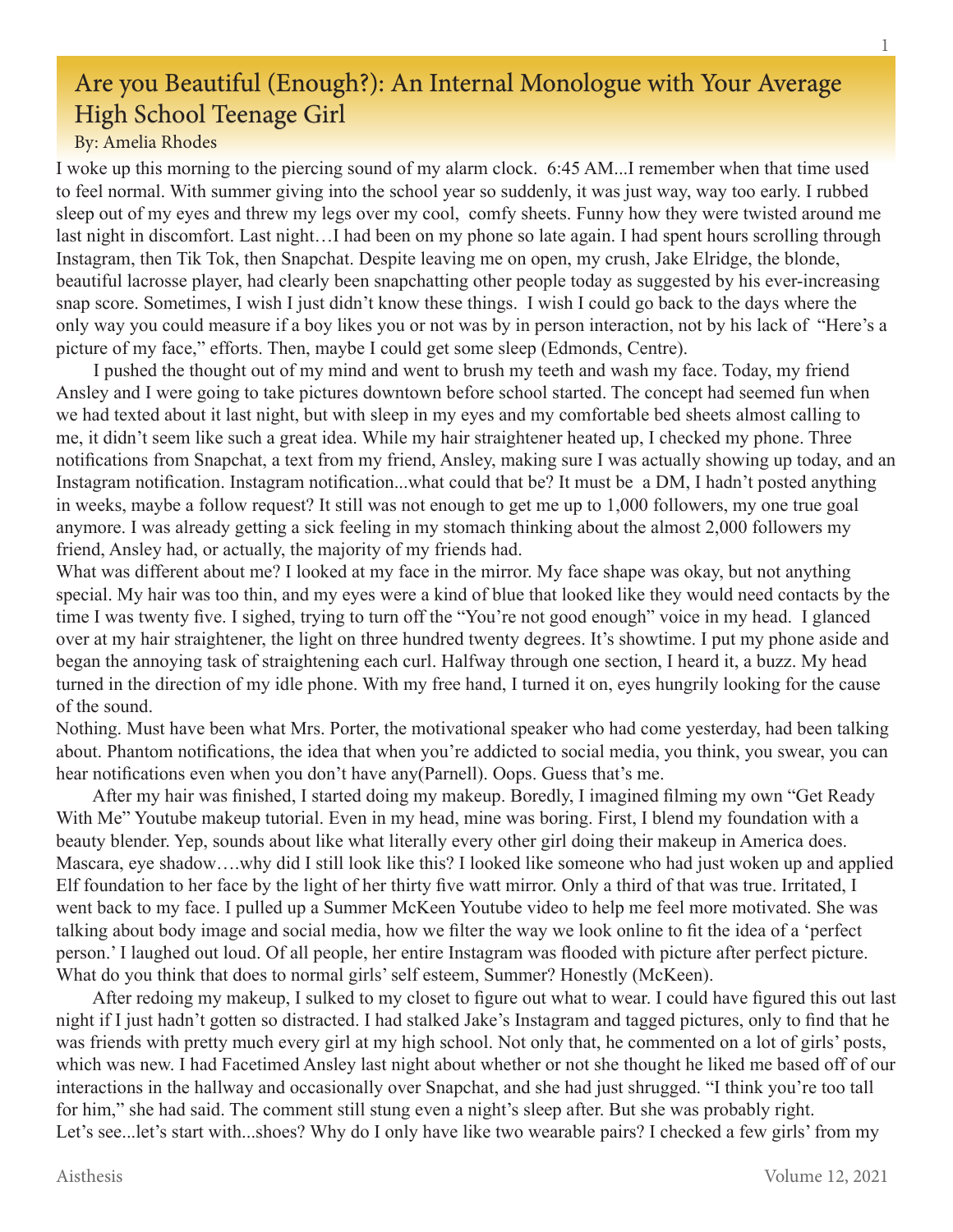high school's Instagram accounts for ideas. Nike Airforce 1's...didn't have those...someone said they were 'out' in the comments anyways so no loss there (Parnell)....Adidas? Did I have a pair of those? No. Ugh! I guess it was Vans but I could already hear people in my head making fun of me for that fashion choice. How did these girls afford these nice shoes? Was I really that poor…(Parnell)?

 I finally decided on a look: a pair of old New Balance's that kind of looked trendy, ripped black jeans and...a cropped Brandy Melville tank. I was the poster child for basic. I remember when being 'basic' was considered cool. Wish I had gotten to live through that trend instead of the current one, which was making something your own while following trends but not too much. The concept was enough to give anyone a massive headache. I was about to leave but realized I had a few minutes before Ansley picked me up. Should I grab breakfast? Mm...one look at my bloated winter stomach and my mind said, "Um...no…" Honestly, that's for the better, I eat too much anyways. The girls on Instagram had perfectly flat stomachs, jeans that never fit so they had to tie them up with trendy shoe laces. I could only imagine the day I could be that thin, the type of thin resulting from major dieting and exercise, not the run I fit in maybe three times a week. I had to be better about that. And most of these girls were vegan, or at least vegetarian. I had two of the hamburgers my dad made last night. I am such a pig; it's disgusting.

 I opened Snapchat and was greeted by my face. What a disaster! I thought that concealer was supposed to conceal acne. Not doing me any favors now. I went to the bathroom, smearing my blackheads roughly with my makeup. Okay, slightly better, not good, but better. It would have to do.

 My phone buzzed, this time for real, a text from Ansley. She was here. I grabbed my bag with back up makeup and deodorant and headed out. It was still dark outside, a good fifteen minutes before the sun rose. "Hey," Ansley said as I opened the car door. Her car was so nice. I had seen it on her account when she got it for her birthday. It was a 2017 Toyota Lexus with a smooth leather interior and seat warmers. The car I drove was a 2003 Ford with a permanent coffee stained dash. That I had to help pay for. I wonder if Ansley had to pay for anything…

 "...I really hope the lighting is good today," Ansley said as we drove. I hadn't been paying attention to a word she had said. I was checking my Instagram. The notification was about a stupid live video. I seriously needed to turn those off. I was really hoping for a follow request..."Don't you?" Ansley asked, prickly irritation starting to embed itself into her voice. "Yeah, definitely, me too."

We got to the place downtown at exactly 7:12, just minutes before the sun rose. We were at a very trendy looking coffee shop, but not too trendy because that wasn't cool anymore. We started taking pictures the moment the sun began to rise. I was already starting to feel super awkward about posing. "Turn your chin that way," Ansley said. "No, stop smiling so hard, look natural," I traded my fake grin for a more subdued look. "Let me see," I said. I walked over to where Ansley was with the camera. Somehow my subdued look looked like a substitute teacher frowning at her students for the day, not a moody teenager contemplating life like I was going for.

 I ran my hands through my hair nervously. "It's okay, really, no need to freak out," Ansley said. My phone buzzed. Was it him? Had he finally Snapchatted back? No, just an, "Emily Malone posted for the first time in a while. Go check it out," notification. Rolling my eyes, I checked Instagram. Sure enough, there was Emily with a bunch of camp pictures. Forty seven likes already and she had posted literally three minutes ago. Unbelievable. I would never be as pretty as her. Emily could take candids, could take moody shots without actually looking moody. I would never be as good as her (Parnell).

 "Jenna, come on, school's in an hour. Let's just go to another location. Take some of me this time, okay?" I had almost completely forgotten that Ansley was in the photo shoot too. Oops. Ansley chose a less obvious place. Just a parking lot with a few retro-ish looking cars parked in it. She walked over to an old baby blue convertible. "Take a picture of me next to this one," Ansley said, flipping her hair to the side and posing on the side of sexy-but-not-too-sexy. "Why are you even taking a picture next to some old car?" I asked. Ansley rolled her eyes as she put her arms over her head for the next shot. "Emma Chamberlain and her friends do it like this all the time," Ansley said. I raised my eyebrows. "Not that that matters or anything," Ansley grumbled. Trying to look like the perfect women on Instagram, Tik Tok, Youtube and VSCO was one thing, but talking about it?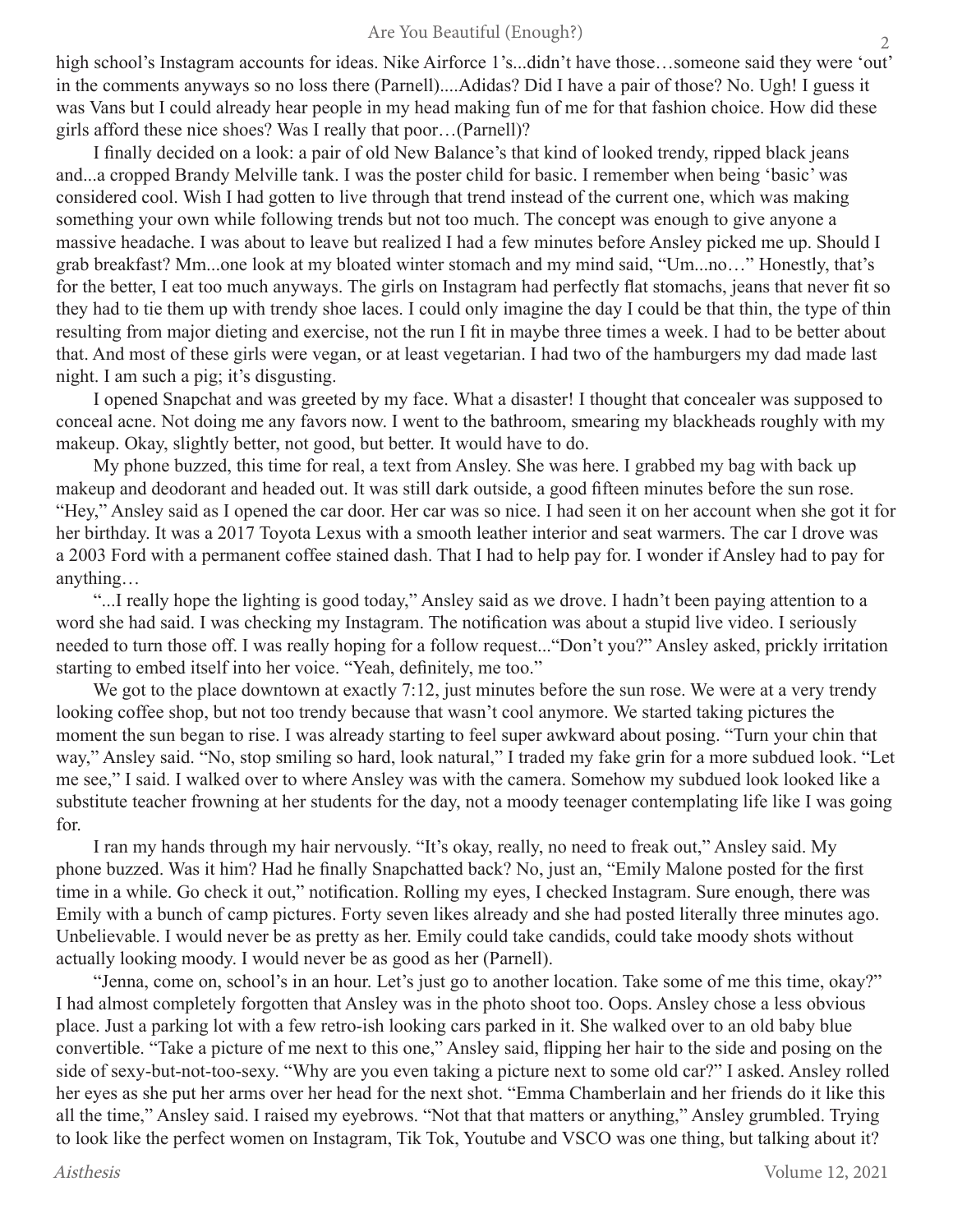That was for middle school.

I decided to let the comment pass. "Did you hear about her Cosmopolitan interview?" Ansley asked, taking liberties and perching on the edge of the car. "No," I said, crouching down to get a better angle. "She said that she thinks the term 'influencer' is gross and she hates that she's one of them," (Schwartz) Ansley said, ditching the perching shot and crouching low to the ground, resembling an animal about to pounce on its prey. I guffawed. "I'm sure she doesn't think it's gross when she gets a million likes on a post of her sitting in her garage," I said. Ansley shrugged. "Just thought it was interesting she'd say something like that. I just appreciate that her vlogging is more relatable, you know? Like she's so raw," (Schwartz, Ye, Youtube). There was a time I used to agree with that, and part of me still did. While it was nice to hear Emma talk about her acne problems and act above all of her fame, at the end of the day she was an eighteen year old millionaire living in Los Angeles. And if all it took was being relatable to become that famous, to be sought after by hundreds of sponsorships and fashion designers, why weren't we all influencers?

 "Let me see," Ansley said. I handed over the camera. I could tell Ansley wasn't pleased, but she looked way better in every single picture. Her stomach was flatter, her hair had more definition, her expressions were more relaxed. "We really should get to class," Ansley said. "I'll upload the pictures and send them to you sometime today," Ansley said.

We got to school and hit the bathrooms immediately. No way were we going to actual school dressed like this. We changed into oversized t-shirts and Lulu Lemon shorts. Talk about embracing the trend of 'VSCO girl'. I made it to my first class, Intro to Sociology, just before the bell rang. Our teacher, Mrs. Reeve was still stuck on the motivational talk from yesterday's assembly. She wanted our class to have a full unit about it. We had all been assigned the night before to write our own take on social media and share it in front of the class. "A lot of you deal with these issues on the daily," Mrs. Reeve said, pacing the floor in all-teacher fashion."Did you know that by 2021, it's forecast that there will be three billion active monthly users of social media?" (Anxiety). She waited for the gasps from our class, but the majority of us were sneaking peeks at our phones. I personally was stalking my crush's snap score.

524, 366

524, 372

524, 380

Why couldn't he just snap me back? Was the picture I had sent him yesterday not pretty enough? I hadn't edited out that ugly crop of zits on the side of my forehead, but I thought he wouldn't care. He must have noticed and been grossed out. Boys on Tik Tok and Snapchat always acted like they liked girls better without makeup, but the truth was, they didn't know what a girl without makeup looked like. What boys liked was the 'natural' makeup look, where our eyelashes were elongated and face was clear but without all the bright colors and heavy products. Boys don't like what girls actually look like. If that were the case, supermodels wouldn't be rail-thin and Facetune wouldn't exist.

 I glanced over at Emily, same Emily who had posted earlier today. I could see the notification on her phone. A name. His name. Of course he would choose Emily over me. She's prettier, more athletic, nicer, funnier, easier to talk to. I mean, look at her Instagram. Two hundred and twenty two likes already and it wasn't even nine in the morning. I'm not good enough to compete with her. I'm not good enough for Jake Elridge, never will be (Anxiety).

 "Jenna?" I was snapped back into reality as I saw Mrs. Reeve looking down at me. There was no "I was paying attention, I swear!" or even an "I'm sorry, what?" She could see the phone, she could see my thumb hovering over the collection of social media apps on my phone. I expected her to take my phone right then, but instead she asked, "Were you checking one of your social media apps?" She asked, sounding like the poster child for "Supporting your Students, 21st century edition." No, I was actually checking the weather in Cupertino. Of course I was on social media! I saved the snarky comment to replay with my friends at lunch. "Yes ma'am," I said. "Can I ask what app you were using? Facebook? Twitter?" Didn't have either, why was she so out of it? Wasn't she only in her mid forties? What did kids do back then? Probably actually talked to each other…wouldn't that be nice...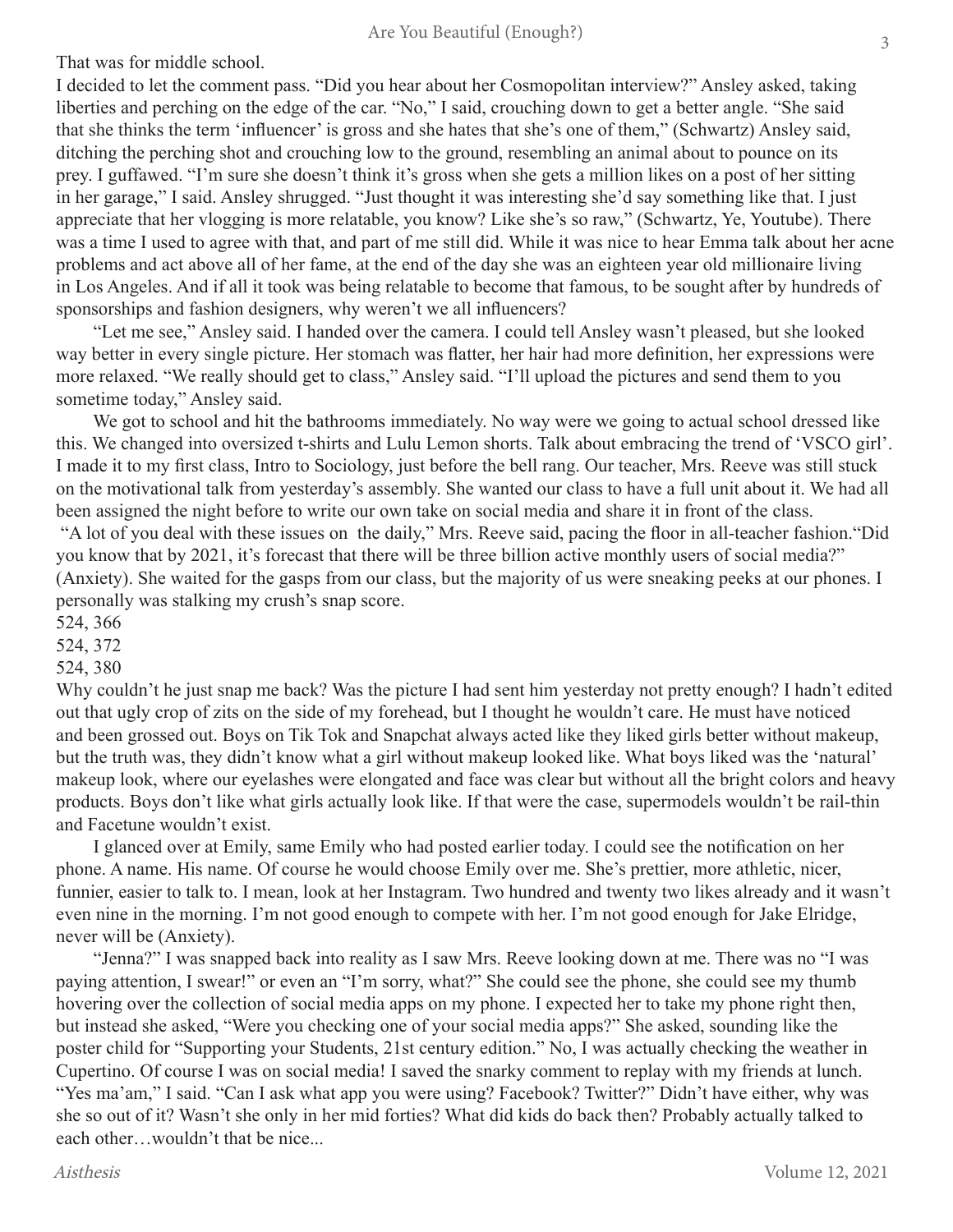"It was Snapchat," I said. Mrs. Reeve nodded. "Well, I'll ask you to not use your phone in class again, Jenna, but I would love to hear your project on social media. In front of the class. Now." Mrs. Reeve said. I swallowed the lump in my throat and started my slow saunter to the front of the room. I awkwardly shuffled with notecards for a minute, then began.

"My name's Jenna, and I think my relationship with social media is average," I said. "90% of 18-29 year olds are on social media, and they average two hours a day on it, which is more time than we spend eating meals (Parnell)," A boy coughed. Nice. "The thing about social media is we only see the highlight reel, a few pictures people have purposefully chosen to represent their entire life (Parnell)," Mrs. Reeve gave a very dramatic sound of affirmation. Thanks so much, Mrs. Reeve. "This makes us feel bad about our own lives and, according to the Centre for Mental Health in the UK, makes us feel excluded from certain events even though we are not. It's referred to as perceived exclusion (Anxiety)." I moved on to the next notecard. My phone buzzed in my pocket. Maybe those were the pictures, or a snap from Jake? "Additionally, social media negatively harms body image, especially those of young women. According to the Royal Society of Public Health in the UK, 9 in 10 UK females said they were unhappy with the way they look ( Anxiety). " That was actually a cool thought, I let that one filter its way through the room.

I know that I would be one of the nine.

The internal thought threw me off, at least I hadn't said it. Was it true? Yes, of course it was, remembering the hateful conversation I had had with my reflection earlier this morning. Moving on, "In conclusion, social media can be harmful, but I believe I and others are taking steps to prevent it from really affecting our lives for the worse. There are ways to prevent overuse such as taking a detox, or time away from social media (Parnell). Thank you for your time,"

 The class clapped and for the next ninety minutes I endured more speeches. One girl talked about online harassment, saying 40% of online adults had experienced it and 73% had witnessed it (Parnell). I could believe that. She also talked about how addiction is when we become dependent, and how social media triggers the release of dopamine, just like other addictive drugs and how we become anxious when we don't have access to it. She said students in grades 7-12 who spent over two hours a day on social media reported higher anxiety and depression (Parnell).

 A boy from my class, Andrew Lang, got up and started talking about the pros. According to the T.H. Chan School of Public Health at Harvard University, he claimed, social media could promote positive mental health and that mindfulness with use is key. He said it's amazing how social media broke the barrier of distance and time, as discussed by this study at Harvard (Roeder). The class clapped dispassionately.

 Emily was next. Prepare the eye roll of the century. "I'd like to begin by countering what Andrew just spoke about," Emily said. Andew's eyes left his phone screen. "Huh?" He asked. Mrs. Reeve mouthed a hush. "While social media does break the barrier of distance and time and this is really amazing for us as people living today, it was found that seven out of ten students at Canadian Universities would get rid of their social media accounts if it were not for the fear of being out of the loop, better known as FOMO, or fear of missing out (Parnell)." Our class was silent. "I think most of us, myself included, would agree that we would gladly delete Instagram, Snapchat, whatever, if it just weren't for the fear of losing streaks, or not getting as many likes or comments if we ever decide to get it back again." Andrew shook his head and went back to scrolling. "Jenna was talking about the idea of perceived exclusion, and I would like to add to that," Emily said. I swallowed. Please don't one up me, please don't one up me…. "Perceived exclusion, according to the Centre of Mental Health in the UK, says perceived exclusion leads to plummeting self esteem, and leads to social anxiety and depression (Anxiety). These problems are rampant in our society, and the cause needs to be addressed. Thank you,"

 The class clapped just as the bell rang. I saw Mrs. Reeve pull Emily aside to talk about how great her presentation was. Even though I agreed with most of what she had said, it still made me mad how she was always better than everyone. My presentation was just as good, if not better. All Emily had done was comment on what Andrew and I had said and added some facts in there to make it sound more dramatic.

By the time lunch came around, I was getting annoyed that Ansley had still not sent me the pictures. I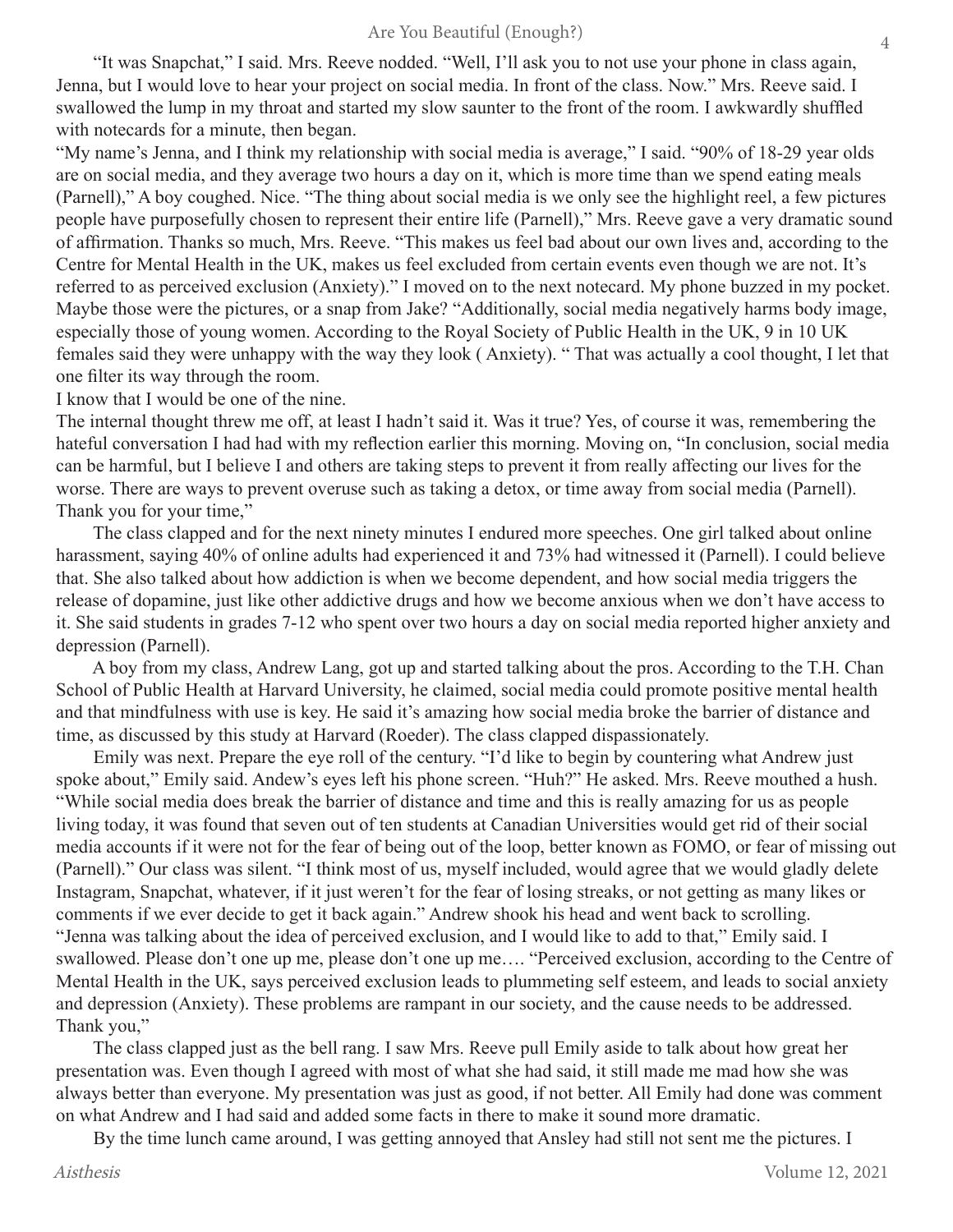looked through Tik Tok as I waited for Ansley to join me for lunch. There was Addison Rae, doing another Renegade dance. How was she so perfect looking? Literally she was famous because of how perfect she was and how sexily she could dance. I exited out and went through my Snapchat stories. People off campus for lunch, having the best time, Jake filming a fight….JAKE! Jake could find time to make a story but not respond to me? Did he also have time to like perfect Emily's post? I went to Instagram, and searched for his name in her now four hundred ninety seven likes. How was that even possible? There he was, and a comment too! "Long time no see (post?)" It read. What a stupid thing to comment, but I was fuming with jealousy. I shook my head. My phone binged, a text from Ansley.

"Sorry, won't make lunch today." That was the fourth time this week! What was up with her? What was I supposed to do now? Ansley was the only person I knew in my lunch period. I went back to looking through Snapchat. Maybe I would just stay here and no one would notice I was friendless for lunch. Ansley had a story, that was weird. "Lunch with the girls, round four this week," It was Ansley and two other girls from our Bio class, Bojangles in their laps in Ansley's car.

What? Why wasn't I invited? I tapped the story again but it refused my entry. Ansley must have had the wits to block me, must have blocked me the three other times this week. I slammed down my phone, angry tears forming in my eyes. Stupid, stupid Ansley. I wiped my face angrily before the mascara infused tears could make a clear path down my face. I couldn't allow myself to be upset about this. I clearly was not funny enough, kind enough, smart enough, not a good enough friend. Because if I was, I would have been invited. End of story, no more crying.

 By the end of the school day, I was exhausted. I didn't even bother texting Ansley for a ride. I walked the short distance home and went straight to my bedroom. I scrolled through the Tik Tok "For you," page for a little. Charli D'Amelio, doing a perfect dance to "Cannibal" by Kesha, a makeup tutorial by some perfect looking girl in Indiana, a 'cute boyfriend check' by some girl who had the perfect boyfriend, endless clips of people in happy perfect relationships or friendships. I went back to Instagram. Emily had six hundred likes. I looked at the Jake comment again and checked my Snapchat to see if he had responded. Nope. That's twenty two hours left on open, almost an entire day. I checked his snap score.

524, 401

524, 411

524, 418

And yet none of those new numbers held me. What did I expect? Sighing, I was about to roll over to take a nap despite it nearly being six o'clock (so much for that statistic on two hours a day, I had been on my phone since four and that was just my recent social-media-and-I session) when my phone buzzed. Instagram notification. Tagged by Ansley Oaden.

The pictures!

 I shot up and went to Instagram, and there she was in the early morning light: Ansley. Perched on the car, crouched down, beautiful angles. Acne was gone, skin was blotch-less, waist was skinnier. The highlights in her brown hair looked like real sun filtering through. I remember hearing about something in my research about image manipulation, how easy it is to make our bodies look like the ideal body image and how detrimental it is to young women (Anxiety). Yep, that's our life. 24/7. She did look pretty. I wish I could be.

 Ansley had gotten twenty two likes in the past two minutes. No question about it, she's obviously the attractive friend, I'm the ugly one who tagged along for association purposes. My phone lit up with a text, one from Ansley. A lengthy apology about lunch, how she 'thought I had changed my study period to that time' and the pictures. Lies, but at least I had gotten the pictures. I wish she had just sent them before posting her own. I typed back a passive, "It's totally fine!" text I didn't mean and began sifting through the pictures.

 They were all ugly! My hair looked lank, my skin was pale and blotchy, and worst of all, I looked absolutely miserable. My eyes were dull and distracted looking. Could I even fix this? I imported a few to VSCO and some other photo editing apps and got to work. Removing the excess fat on my stomach, smudging out ugly acne on my forehead, darkening my brows, making the lighting better. I was able to take the pictures from a negative two to a five and a half. My hair looked like it had some dimension, my skin was clear, and I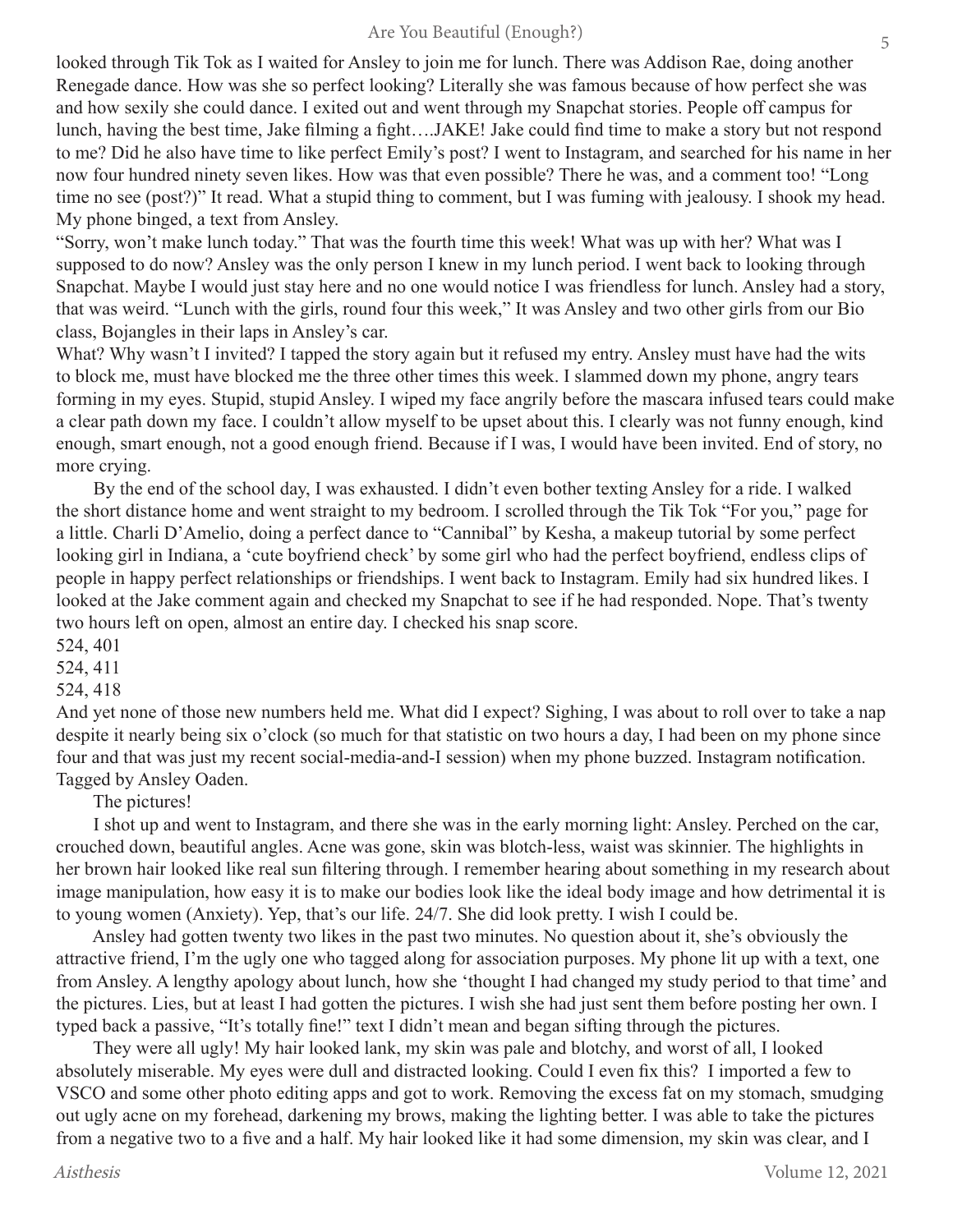had magically gone from a size eight to a size four with just a few angle changes and eraser tools. Still ugly, just not disgusting.

 "Jenna, dinner!" My mom called. 7:30! How had that happened? And I had completed zero homework! "One second!" I said. I chose three of the photos, and tried desperately to come up with a caption. I looked at Ansley's, "This is definitely my car,". How simplistic, edgy without trying to be, effortless. "Jenner, dinner!" My mom said. "One second!" I repeated. I finally decided on, "it's too early," I winced, already hating it.

 I walked to the dining room table and sat down with my parents and little brother. I could hear my phone buzz but I ignored it. Instagram likes notifications for sure, I would leave the pleasant surprise of likes and comments for after dinner. Maybe one was Jake?? "How was your day, Jenna?" My dad asked as he wrapped his fork in spaghetti. "Fine," I said. "How'd your presentation go?" My mom asked. "Good, I think," My mom shrugged at my short answers. "We got a newsletter about your motivational speech the other day. Sounded really interesting," My mom said. I nodded, hoping she would drop it. "I actually went and watched a Ted Talk on it. What really stuck with me was the idea of social currency, the idea that likes, comments and followers for you kids is like the 'Economy of Attention,' like a recorded transaction of sorts (Parnell)," My mom said. My mom is a professor of sociology at the university here in town. Otherwise, she, like all other moms, would drop this subject as it does not pertain to adults at all.

 My dad looked up from his plate. "So it's like you guys are the product (Parnell), " He said, pointing his fork at my brother and I. "Yes," My mother said. "In social media outlets, people are the products," She looked at me. I nodded. "For sure," I said. It was so much easier to agree with whatever she said, then she didn't expect me to say so much in return.

 Finally, I was allowed to leave to go 'do homework.' I pulled out my math textbook as I eagerly opened my glowing phone screen.

 Thirteen notifications. Thirteen. That was it. In the forty minute span between the time I posted, dinner, and now, only thirteen people had responded to my pictures. I checked for Jake's name, but it wasn't there. My phone binged. It was Jake's name! My eyes hungrily read:

Jake Elridge commented on a post you were tagged in.

No...it couldn't be. I tapped it. On Ansley's post, he had commented, "Is that your new ride? Wow you are so cool," Another notification, Ansley had responded way too quick. Everyone knows to wait to reply a few hours at least for comments. "Glad you think so," and then a tongue sticking out emoji.

 My eyes welled with tears. I had told Ansley half a dozen times I liked Jake, and here she was flirting with him. That's probably why she didn't invite me to lunch today, to talk about Jake. Why she told me I was too tall for him.

 I looked at my post again. Why wasn't it good enough for Jake to like? Was the caption stupid? Were the angles weird? This was too much pain, too much hurt. My mind threatened to close in on itself, why was I so repulsive, so incredibly flawed and imperfect? I shook my head and deleted the post. There. Done. Gone.

 I tried to shove the thoughts aside as I finally started on my homework, 9:15. By 11, I had had enough. I had been on Tik Tok half the time anyways.

 I got up to brush my teeth and went back to my bed, the sheets not nearly as comforting as they always are in the morning. I decided to check my phone just one more time to see if Jake had responded to me.

Left on open. Long over a day ago.

524, 437

524, 454

524, 461

I let the silent but true and ever present voice in my head settle me into another unpleasant night of sleep: You're just not beautiful enough.